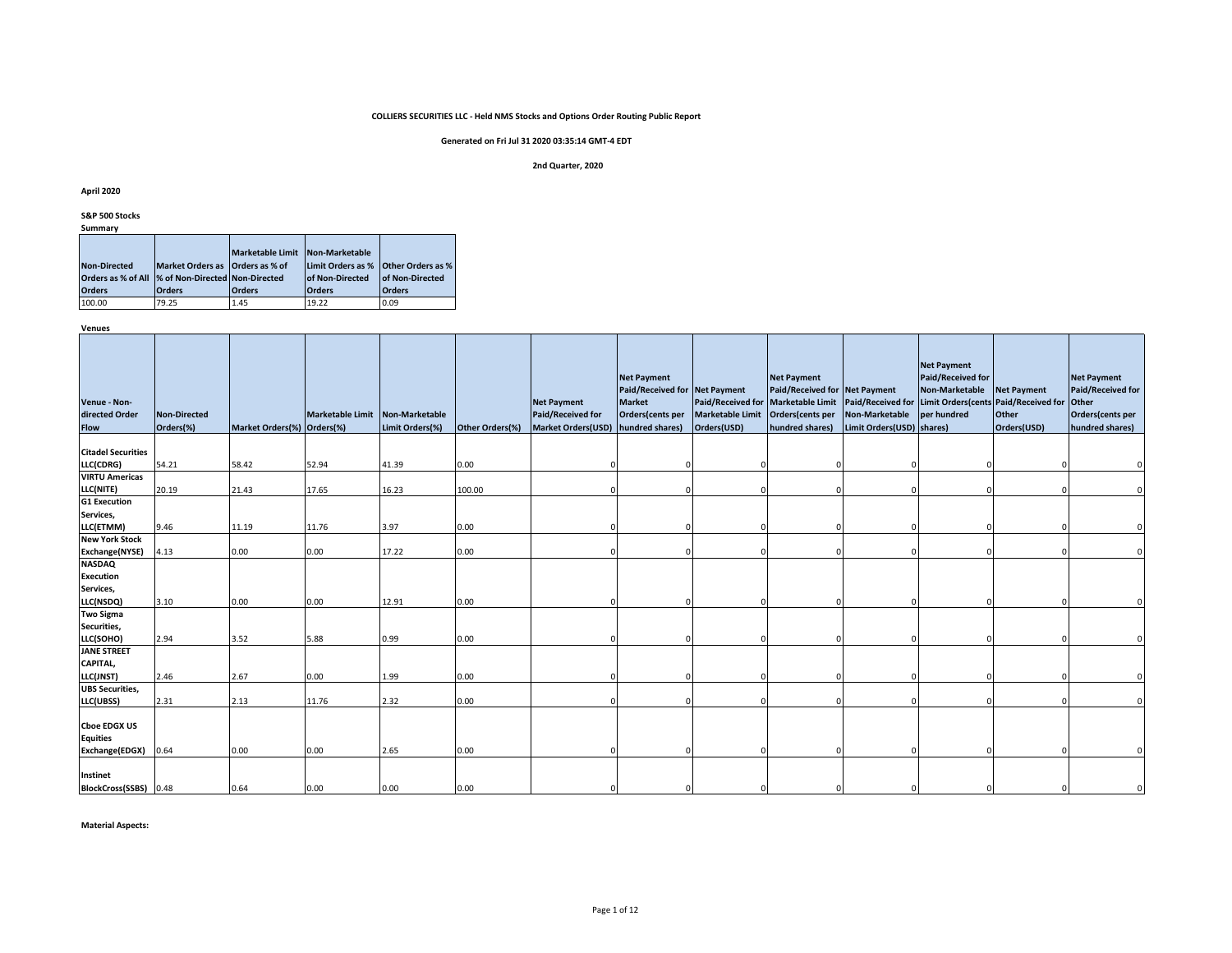**Generated on Fri Jul 31 2020 03:35:14 GMT-4 EDT**

#### **2nd Quarter, 2020**

**April 2020**

**Non-S&P 500** 

**Stocks**

**Summary**

|                                                    |                                 | <b>Marketable Limit</b> | Non-Marketable                      |                        |
|----------------------------------------------------|---------------------------------|-------------------------|-------------------------------------|------------------------|
| <b>Non-Directed</b>                                | Market Orders as Orders as % of |                         | Limit Orders as % Other Orders as % |                        |
| Orders as % of All  % of Non-Directed Non-Directed |                                 |                         | <b>of Non-Directed</b>              | <b>of Non-Directed</b> |
| <b>Orders</b>                                      | <b>Orders</b>                   | <b>Orders</b>           | <b>Orders</b>                       | <b>Orders</b>          |
| 100.00                                             | 79.12                           | 6.77                    | 13.82                               | 0.29                   |

**Venues**

| Venue - Non-<br>directed Order<br><b>Flow</b>            | Non-Directed<br>Orders(%) | Market Orders(%) Orders(%) | Marketable Limit Non-Marketable | Limit Orders(%) | Other Orders(%) | <b>Net Payment</b><br>Paid/Received for<br><b>Market Orders(USD)</b> | <b>Net Payment</b><br>Paid/Received for Net Payment<br><b>Market</b><br>Orders(cents per<br>hundred shares) | <b>Marketable Limit</b><br>Orders(USD) | <b>Net Payment</b><br>Paid/Received for Net Payment<br>Orders(cents per Non-Marketable<br>hundred shares) | Limit Orders(USD) shares) | <b>Net Payment</b><br><b>Paid/Received for</b><br>Non-Marketable<br>Paid/Received for Marketable Limit Paid/Received for Limit Orders(cents Paid/Received for Other<br>per hundred | <b>Net Payment</b><br>Other<br>Orders(USD) | <b>Net Payment</b><br>Paid/Received for<br>Orders(cents per<br>hundred shares) |
|----------------------------------------------------------|---------------------------|----------------------------|---------------------------------|-----------------|-----------------|----------------------------------------------------------------------|-------------------------------------------------------------------------------------------------------------|----------------------------------------|-----------------------------------------------------------------------------------------------------------|---------------------------|------------------------------------------------------------------------------------------------------------------------------------------------------------------------------------|--------------------------------------------|--------------------------------------------------------------------------------|
|                                                          |                           |                            |                                 |                 |                 |                                                                      |                                                                                                             |                                        |                                                                                                           |                           |                                                                                                                                                                                    |                                            |                                                                                |
| <b>Citadel Securities</b>                                |                           |                            |                                 |                 |                 |                                                                      |                                                                                                             |                                        |                                                                                                           |                           |                                                                                                                                                                                    |                                            |                                                                                |
| LLC(CDRG)                                                | 47.35                     | 55.93                      | 41.94                           | 9.84            | 66.67           |                                                                      |                                                                                                             |                                        |                                                                                                           |                           |                                                                                                                                                                                    |                                            |                                                                                |
| <b>VIRTU Americas</b>                                    |                           |                            |                                 |                 |                 |                                                                      |                                                                                                             |                                        |                                                                                                           |                           |                                                                                                                                                                                    |                                            |                                                                                |
| LLC(NITE)                                                | 18.32                     | 22.33                      | 10.75                           | 3.28            | 33.33           |                                                                      |                                                                                                             |                                        |                                                                                                           |                           |                                                                                                                                                                                    |                                            |                                                                                |
| <b>G1 Execution</b>                                      |                           |                            |                                 |                 |                 |                                                                      |                                                                                                             |                                        |                                                                                                           |                           |                                                                                                                                                                                    |                                            |                                                                                |
| Services,                                                |                           |                            |                                 |                 |                 |                                                                      |                                                                                                             |                                        |                                                                                                           |                           |                                                                                                                                                                                    |                                            |                                                                                |
| LLC(ETMM)                                                | 9.12                      | 9.75                       | 19.35                           | 1.09            | 0.00            |                                                                      |                                                                                                             |                                        |                                                                                                           |                           |                                                                                                                                                                                    |                                            |                                                                                |
| <b>Choe EDGX US</b><br><b>Equities</b><br>Exchange(EDGX) | 8.05                      | 0.00                       | 0.00                            | 49.73           | 0.00            |                                                                      |                                                                                                             |                                        |                                                                                                           |                           |                                                                                                                                                                                    |                                            |                                                                                |
|                                                          |                           |                            |                                 |                 |                 |                                                                      |                                                                                                             |                                        |                                                                                                           |                           |                                                                                                                                                                                    |                                            |                                                                                |
| <b>Instinet</b>                                          |                           |                            |                                 |                 |                 |                                                                      |                                                                                                             |                                        |                                                                                                           |                           |                                                                                                                                                                                    |                                            |                                                                                |
| <b>BlockCross(SSBS)</b>                                  | 3.89                      | 2.70                       | 22.58                           | 0.00            | 0.00            |                                                                      |                                                                                                             |                                        |                                                                                                           |                           |                                                                                                                                                                                    |                                            |                                                                                |
| <b>NASDAQ</b>                                            |                           |                            |                                 |                 |                 |                                                                      |                                                                                                             |                                        |                                                                                                           |                           |                                                                                                                                                                                    |                                            |                                                                                |
| <b>Execution</b>                                         |                           |                            |                                 |                 |                 |                                                                      |                                                                                                             |                                        |                                                                                                           |                           |                                                                                                                                                                                    |                                            |                                                                                |
| Services,                                                |                           |                            |                                 |                 |                 |                                                                      |                                                                                                             |                                        |                                                                                                           |                           |                                                                                                                                                                                    |                                            |                                                                                |
| LLC(NSDQ)                                                | 3.81                      | 0.00                       | 0.00                            | 23.50           | 0.00            |                                                                      |                                                                                                             |                                        |                                                                                                           |                           |                                                                                                                                                                                    |                                            |                                                                                |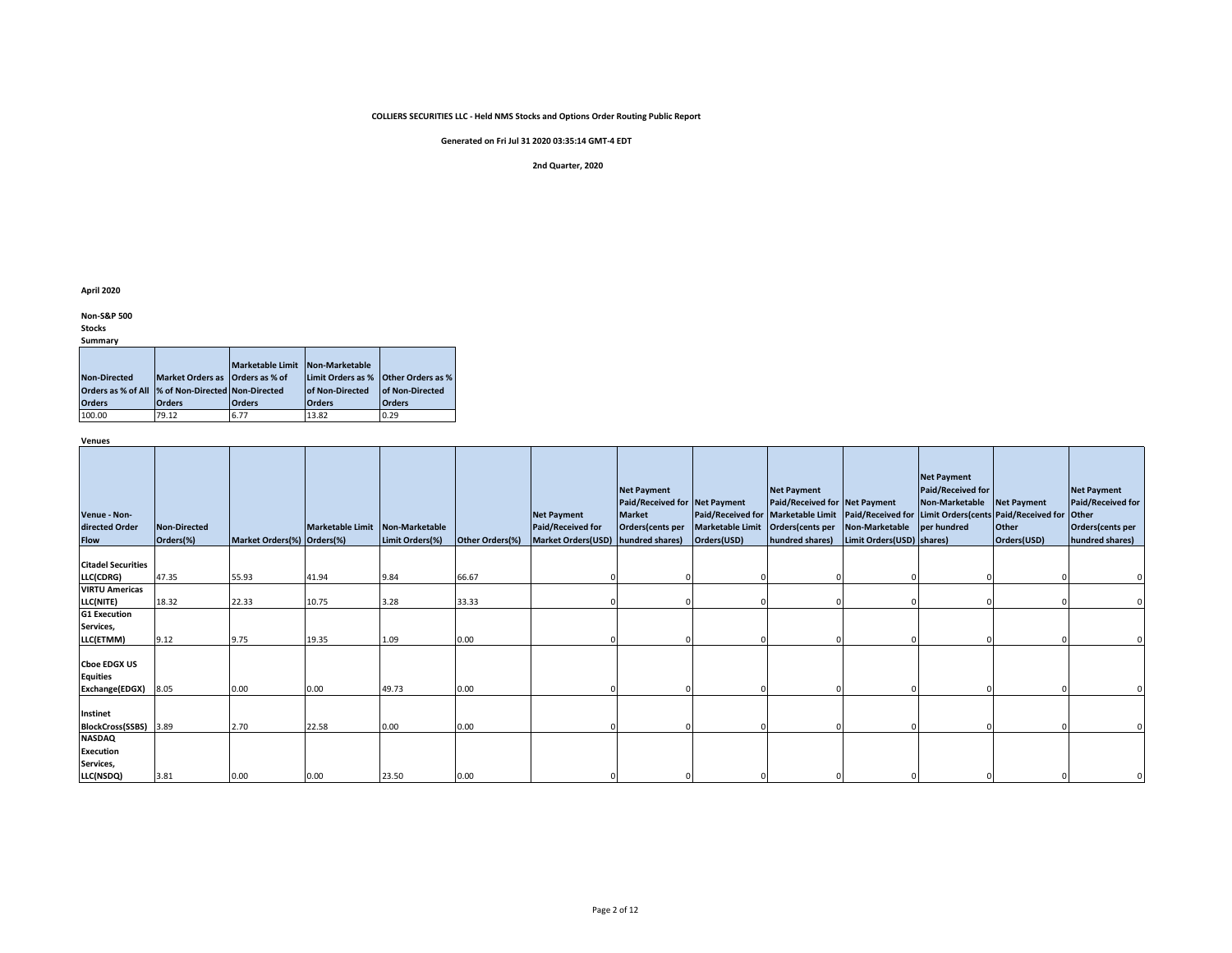# **Generated on Fri Jul 31 2020 03:35:14 GMT-4 EDT**

#### **2nd Quarter, 2020**

| <b>JANE STREET</b>     |      |      |      |      |      |  |  |  |  |
|------------------------|------|------|------|------|------|--|--|--|--|
| CAPITAL,               |      |      |      |      |      |  |  |  |  |
| LLC(JNST)              | 2.92 | 3.53 | 2.15 | 0.55 | 0.00 |  |  |  |  |
| <b>UBS Securities,</b> |      |      |      |      |      |  |  |  |  |
| LLC(UBSS)              | 2.57 | 3.17 | 0.00 | 1.09 | 0.00 |  |  |  |  |
| <b>Two Sigma</b>       |      |      |      |      |      |  |  |  |  |
| Securities,            |      |      |      |      |      |  |  |  |  |
| LLC(SOHO)              | 2.30 | 2.59 | 2.15 | 1.09 | 0.00 |  |  |  |  |
|                        |      |      |      |      |      |  |  |  |  |
| NYSE Arca(ARCA) 0.80   |      | 0.00 | 1.08 | 4.37 | 0.00 |  |  |  |  |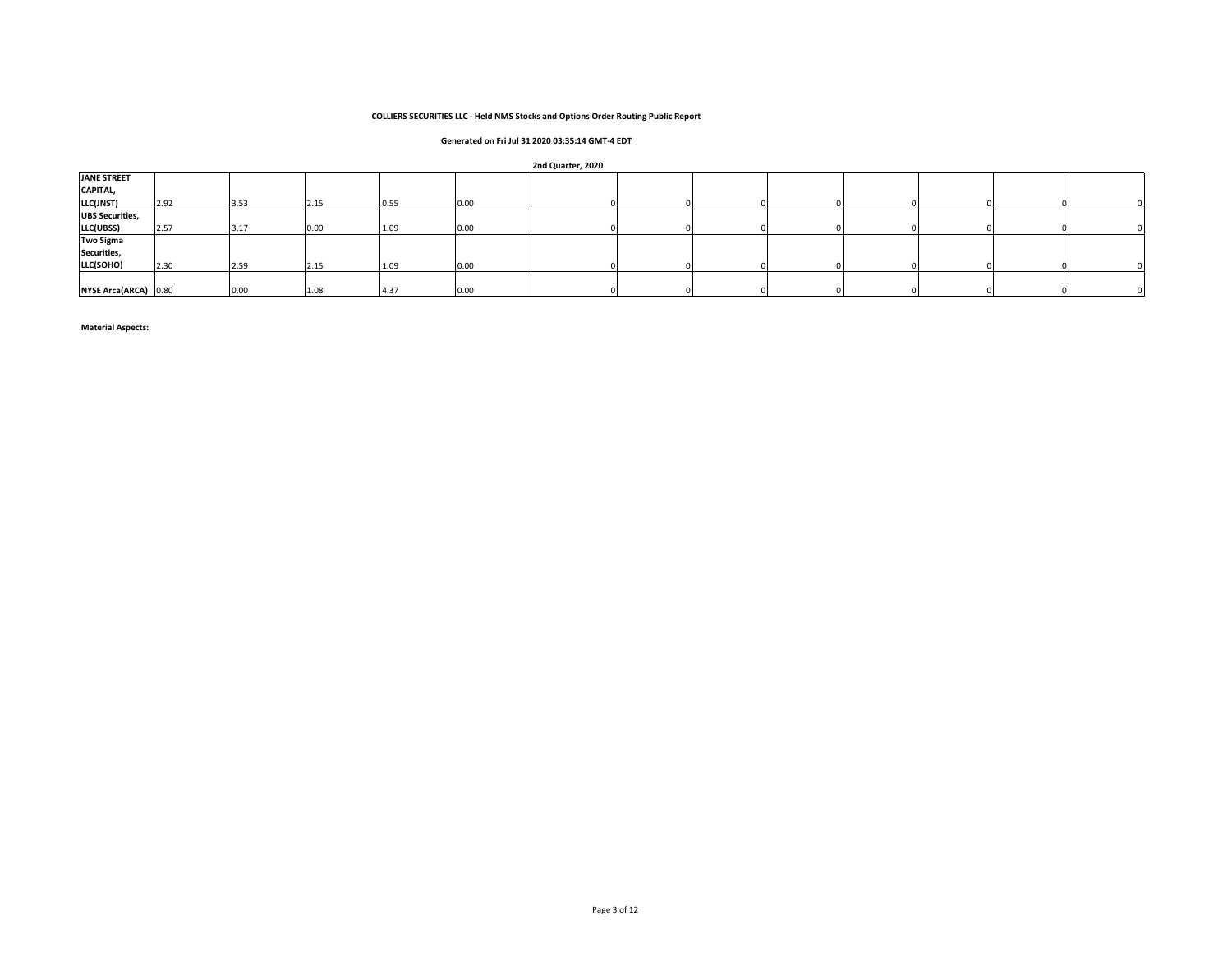# **Generated on Fri Jul 31 2020 03:35:14 GMT-4 EDT**

#### **2nd Quarter, 2020**

#### **April 2020**

#### **Option Contracts**

| summarv |
|---------|
|---------|

|                     |                                                    | <b>Marketable Limit</b> | Non-Marketable                      |                        |
|---------------------|----------------------------------------------------|-------------------------|-------------------------------------|------------------------|
| <b>Non-Directed</b> | Market Orders as Orders as % of                    |                         | Limit Orders as % Other Orders as % |                        |
|                     | Orders as % of All  % of Non-Directed Non-Directed |                         | <b>of Non-Directed</b>              | <b>of Non-Directed</b> |
| <b>Orders</b>       | <b>Orders</b>                                      | <b>Orders</b>           | <b>Orders</b>                       | <b>Orders</b>          |
| 100.00              | 38.87                                              | 2.26                    | 58.87                               | 0.00                   |

**Venues**

| Venue - Non-<br>directed Order<br><b>Flow</b> | <b>Non-Directed</b><br>Orders(%) | Market Orders(%) Orders(%) | Marketable Limit Non-Marketable | Limit Orders(%) | Other Orders(%) | <b>Net Payment</b><br>Paid/Received for<br>Market Orders(USD) hundred shares) | <b>Net Payment</b><br>Paid/Received for Net Payment<br><b>Market</b><br>Orders(cents per | Paid/Received for Marketable Limit   Paid/Received for Limit Orders (cents Paid/Received for<br>Marketable Limit Orders (cents per<br>Orders(USD) | <b>Net Payment</b><br>Paid/Received for Net Payment<br>hundred shares) | Non-Marketable per hundred<br>Limit Orders(USD) shares) | <b>Net Payment</b><br><b>Paid/Received for</b><br>Non-Marketable | <b>Net Payment</b><br>Other<br>Orders(USD) | <b>Net Payment</b><br>Paid/Received for<br><b>Other</b><br>Orders(cents per<br>hundred shares) |
|-----------------------------------------------|----------------------------------|----------------------------|---------------------------------|-----------------|-----------------|-------------------------------------------------------------------------------|------------------------------------------------------------------------------------------|---------------------------------------------------------------------------------------------------------------------------------------------------|------------------------------------------------------------------------|---------------------------------------------------------|------------------------------------------------------------------|--------------------------------------------|------------------------------------------------------------------------------------------------|
| <b>Citadel Securities</b>                     |                                  |                            |                                 |                 |                 |                                                                               |                                                                                          |                                                                                                                                                   |                                                                        |                                                         |                                                                  |                                            |                                                                                                |
| LLC(CDRG)                                     | 35.85                            | 33.01                      | 16.67                           | 38.46           | 0.00            |                                                                               |                                                                                          |                                                                                                                                                   |                                                                        |                                                         |                                                                  |                                            |                                                                                                |
| <b>Morgan Stanley &amp;</b>                   |                                  |                            |                                 |                 |                 |                                                                               |                                                                                          |                                                                                                                                                   |                                                                        |                                                         |                                                                  |                                            |                                                                                                |
| Company                                       |                                  |                            |                                 |                 |                 |                                                                               |                                                                                          |                                                                                                                                                   |                                                                        |                                                         |                                                                  |                                            |                                                                                                |
| LLC(MSCO)                                     | 18.11                            | 23.30                      | 50.00                           | 13.46           | 0.00            |                                                                               |                                                                                          |                                                                                                                                                   |                                                                        |                                                         |                                                                  |                                            |                                                                                                |
| Susquehanna                                   |                                  |                            |                                 |                 |                 |                                                                               |                                                                                          |                                                                                                                                                   |                                                                        |                                                         |                                                                  |                                            |                                                                                                |
| Capital                                       |                                  |                            |                                 |                 |                 |                                                                               |                                                                                          |                                                                                                                                                   |                                                                        |                                                         |                                                                  |                                            |                                                                                                |
| Group(SUSQ)                                   | 16.23                            | 30.10                      | 33.33                           | 6.41            | 0.00            |                                                                               |                                                                                          |                                                                                                                                                   |                                                                        |                                                         |                                                                  |                                            |                                                                                                |
| Wolverine                                     |                                  |                            |                                 |                 |                 |                                                                               |                                                                                          |                                                                                                                                                   |                                                                        |                                                         |                                                                  |                                            |                                                                                                |
| <b>Execution Services</b>                     |                                  |                            |                                 |                 |                 |                                                                               |                                                                                          |                                                                                                                                                   |                                                                        |                                                         |                                                                  |                                            |                                                                                                |
| LLC(WEXX)                                     | 15.85                            | 1.94                       | 0.00                            | 25.64           | 0.00            |                                                                               |                                                                                          |                                                                                                                                                   |                                                                        |                                                         |                                                                  |                                            |                                                                                                |
| <b>Dash Financial</b>                         |                                  |                            |                                 |                 |                 |                                                                               |                                                                                          |                                                                                                                                                   |                                                                        |                                                         |                                                                  |                                            |                                                                                                |
| <b>Technologies</b>                           |                                  |                            |                                 |                 |                 |                                                                               |                                                                                          |                                                                                                                                                   |                                                                        |                                                         |                                                                  |                                            |                                                                                                |
| LLC(DASH)                                     | 8.30                             | 7.77                       | 0.00                            | 8.97            | 0.00            |                                                                               |                                                                                          |                                                                                                                                                   |                                                                        |                                                         |                                                                  |                                            |                                                                                                |
| <b>Citigroup Global</b><br>Markets,           |                                  |                            |                                 |                 |                 |                                                                               |                                                                                          |                                                                                                                                                   |                                                                        |                                                         |                                                                  |                                            |                                                                                                |
| Inc.(KEXP)                                    | 5.66                             | 3.88                       | 0.00                            | 7.05            | 0.00            |                                                                               |                                                                                          |                                                                                                                                                   |                                                                        |                                                         |                                                                  |                                            |                                                                                                |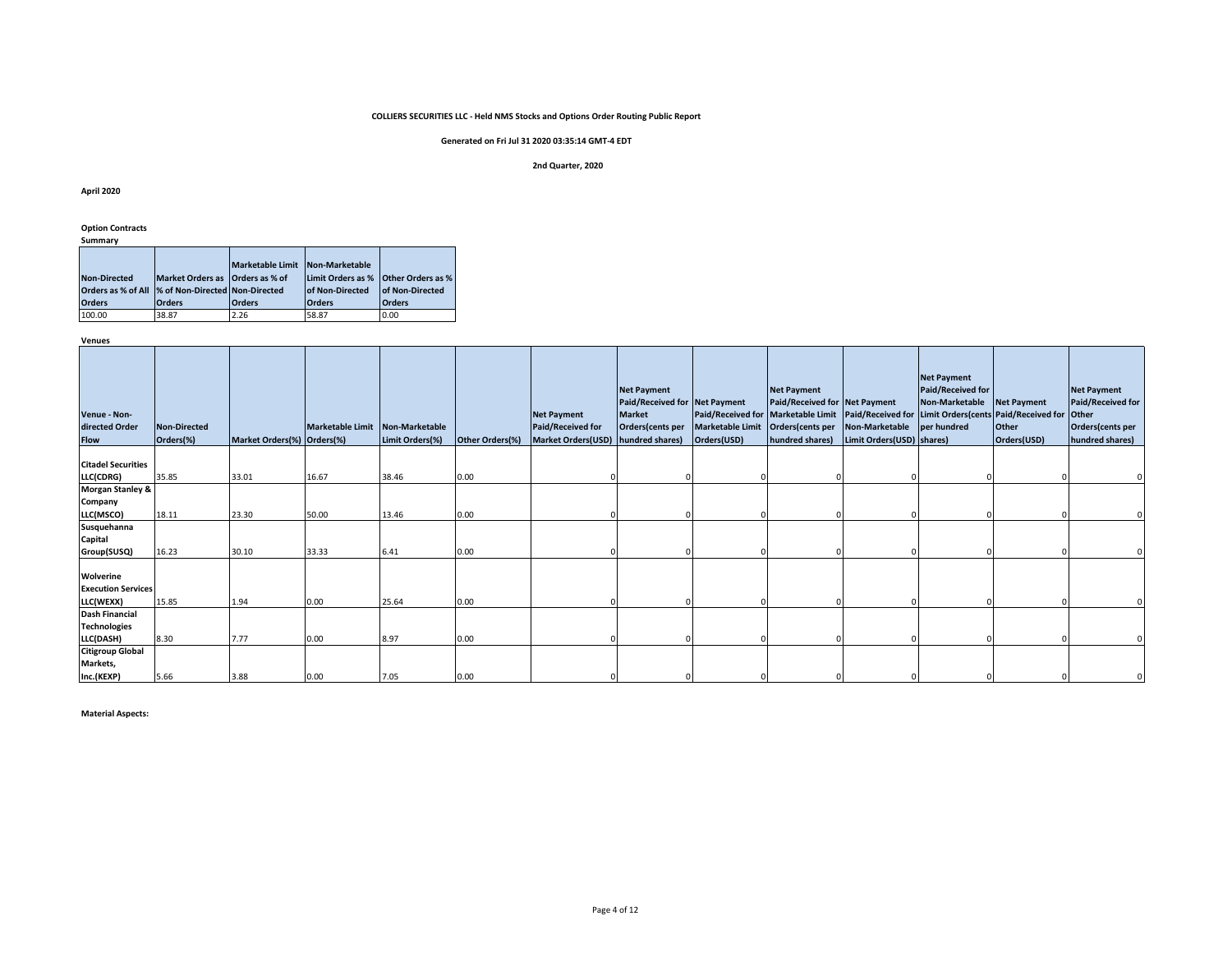# **Generated on Fri Jul 31 2020 03:35:14 GMT-4 EDT**

#### **2nd Quarter, 2020**

#### **May 2020**

#### **S&P 500 Stocks Summary**

|                     |                                 | <b>Marketable Limit</b> | Non-Marketable                      |                        |
|---------------------|---------------------------------|-------------------------|-------------------------------------|------------------------|
| <b>Non-Directed</b> | Market Orders as Orders as % of |                         | Limit Orders as % Other Orders as % |                        |
| Orders as % of All  | % of Non-Directed Non-Directed  |                         | <b>of Non-Directed</b>              | <b>of Non-Directed</b> |
| <b>Orders</b>       | <b>Orders</b>                   | <b>Orders</b>           | <b>Orders</b>                       | <b>Orders</b>          |
| 100.00              | 80.41                           | 1.08                    | 18.52                               | 0.00                   |

**Venues**

| Venue - Non-<br>directed Order<br><b>Flow</b> | <b>Non-Directed</b><br>Orders(%) | Market Orders(%) Orders(%) | Marketable Limit Non-Marketable | Limit Orders(%) | Other Orders(%) | <b>Net Payment</b><br>Paid/Received for<br><b>Market Orders(USD)</b> | <b>Net Payment</b><br>Paid/Received for Net Payment<br><b>Market</b><br>Orders(cents per<br>hundred shares) | Paid/Received for Marketable Limit<br><b>Marketable Limit</b><br>Orders(USD) | <b>Net Payment</b><br>Paid/Received for Net Payment<br>Orders(cents per<br>hundred shares) | Paid/Received for Limit Orders (cents Paid/Received for<br>Non-Marketable per hundred<br>Limit Orders(USD) shares) | <b>Net Payment</b><br>Paid/Received for<br>Non-Marketable | <b>Net Payment</b><br>Other<br>Orders(USD) | <b>Net Payment</b><br>Paid/Received for<br><b>Other</b><br>Orders(cents per<br>hundred shares) |
|-----------------------------------------------|----------------------------------|----------------------------|---------------------------------|-----------------|-----------------|----------------------------------------------------------------------|-------------------------------------------------------------------------------------------------------------|------------------------------------------------------------------------------|--------------------------------------------------------------------------------------------|--------------------------------------------------------------------------------------------------------------------|-----------------------------------------------------------|--------------------------------------------|------------------------------------------------------------------------------------------------|
| <b>Citadel Securities</b>                     |                                  |                            |                                 |                 |                 |                                                                      |                                                                                                             |                                                                              |                                                                                            |                                                                                                                    |                                                           |                                            |                                                                                                |
| LLC(CDRG)                                     | 51.84                            | 56.66                      | 20.00                           | 37.38           | 0.00            |                                                                      |                                                                                                             |                                                                              |                                                                                            |                                                                                                                    |                                                           |                                            |                                                                                                |
| <b>VIRTU Americas</b>                         |                                  |                            |                                 |                 |                 |                                                                      |                                                                                                             |                                                                              |                                                                                            |                                                                                                                    |                                                           |                                            |                                                                                                |
| LLC(NITE)                                     | 19.02                            | 22.25                      | 30.00                           | 7.77            | 0.00            |                                                                      |                                                                                                             |                                                                              |                                                                                            |                                                                                                                    |                                                           |                                            |                                                                                                |
| <b>G1 Execution</b>                           |                                  |                            |                                 |                 |                 |                                                                      |                                                                                                             |                                                                              |                                                                                            |                                                                                                                    |                                                           |                                            |                                                                                                |
| Services,                                     |                                  |                            |                                 |                 |                 |                                                                      |                                                                                                             |                                                                              |                                                                                            |                                                                                                                    |                                                           |                                            |                                                                                                |
| LLC(ETMM)                                     | 8.45                             | 9.22                       | 10.00                           | 5.83            | 0.00            |                                                                      |                                                                                                             |                                                                              |                                                                                            |                                                                                                                    |                                                           |                                            |                                                                                                |
| <b>New York Stock</b>                         |                                  |                            |                                 |                 |                 |                                                                      |                                                                                                             |                                                                              |                                                                                            |                                                                                                                    |                                                           |                                            |                                                                                                |
| <b>Exchange(NYSE)</b>                         | 4.12                             | 0.00                       | 0.00                            | 17.96           | 0.00            |                                                                      |                                                                                                             |                                                                              |                                                                                            |                                                                                                                    |                                                           |                                            |                                                                                                |
| <b>JANE STREET</b>                            |                                  |                            |                                 |                 |                 |                                                                      |                                                                                                             |                                                                              |                                                                                            |                                                                                                                    |                                                           |                                            |                                                                                                |
| CAPITAL,<br>LLC(JNST)                         | 3.67                             | 3.51                       | 20.00                           | 3.40            | 0.00            |                                                                      |                                                                                                             |                                                                              |                                                                                            |                                                                                                                    |                                                           |                                            |                                                                                                |
| <b>Two Sigma</b>                              |                                  |                            |                                 |                 |                 |                                                                      |                                                                                                             |                                                                              |                                                                                            |                                                                                                                    |                                                           |                                            |                                                                                                |
| Securities,                                   |                                  |                            |                                 |                 |                 |                                                                      |                                                                                                             |                                                                              |                                                                                            |                                                                                                                    |                                                           |                                            |                                                                                                |
| LLC(SOHO)                                     | 3.56                             | 3.95                       | 0.00                            | 2.43            | 0.00            |                                                                      |                                                                                                             |                                                                              |                                                                                            |                                                                                                                    |                                                           |                                            |                                                                                                |
| <b>NASDAQ</b>                                 |                                  |                            |                                 |                 |                 |                                                                      |                                                                                                             |                                                                              |                                                                                            |                                                                                                                    |                                                           |                                            |                                                                                                |
| <b>Execution</b>                              |                                  |                            |                                 |                 |                 |                                                                      |                                                                                                             |                                                                              |                                                                                            |                                                                                                                    |                                                           |                                            |                                                                                                |
| Services,                                     |                                  |                            |                                 |                 |                 |                                                                      |                                                                                                             |                                                                              |                                                                                            |                                                                                                                    |                                                           |                                            |                                                                                                |
| LLC(NSDQ)                                     | 3.34                             | 0.00                       | 0.00                            | 14.56           | 0.00            |                                                                      |                                                                                                             |                                                                              |                                                                                            |                                                                                                                    |                                                           |                                            |                                                                                                |
| <b>UBS Securities,</b>                        |                                  |                            |                                 |                 |                 |                                                                      |                                                                                                             |                                                                              |                                                                                            |                                                                                                                    |                                                           |                                            |                                                                                                |
| LLC(UBSS)                                     | 2.89                             | 2.93                       | 10.00                           | 2.43            | 0.00            |                                                                      |                                                                                                             |                                                                              |                                                                                            |                                                                                                                    |                                                           |                                            |                                                                                                |
| <b>Choe EDGX US</b><br><b>Equities</b>        |                                  |                            |                                 |                 |                 |                                                                      |                                                                                                             |                                                                              |                                                                                            |                                                                                                                    |                                                           |                                            |                                                                                                |
| Exchange(EDGX)                                | 1.67                             | 0.00                       | 0.00                            | 7.28            | 0.00            |                                                                      |                                                                                                             |                                                                              |                                                                                            |                                                                                                                    |                                                           |                                            |                                                                                                |
| <b>Instinet</b><br>BlockCross(SSBS) 1.22      |                                  | 1.46                       | 10.00                           | 0.00            | 0.00            |                                                                      |                                                                                                             |                                                                              |                                                                                            |                                                                                                                    |                                                           |                                            |                                                                                                |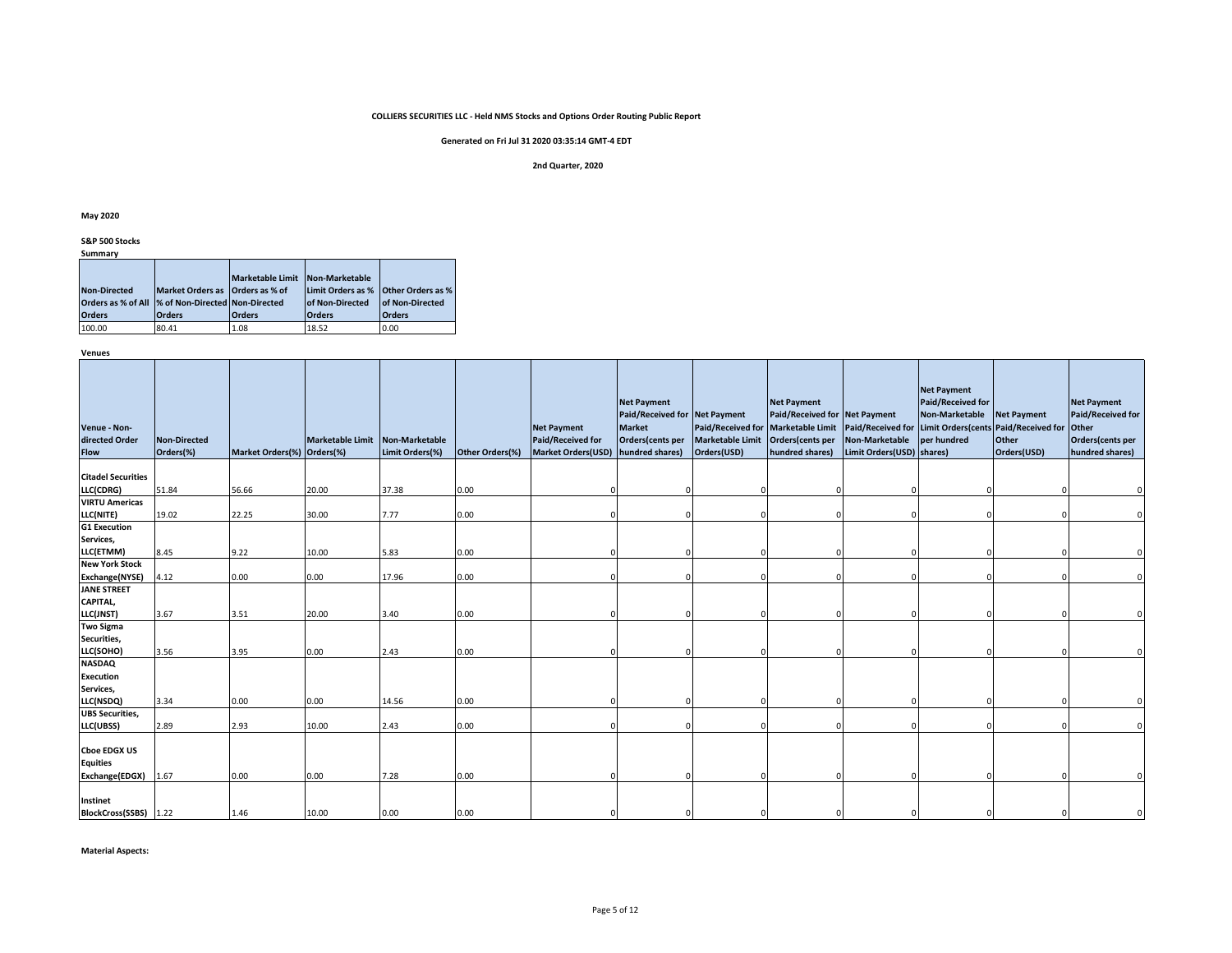**Generated on Fri Jul 31 2020 03:35:14 GMT-4 EDT**

#### **2nd Quarter, 2020**

**May 2020**

**Non-S&P 500** 

**Stocks**

**Summary**

|                     |                                                    | Marketable Limit Non-Marketable |                        |                          |
|---------------------|----------------------------------------------------|---------------------------------|------------------------|--------------------------|
| <b>Non-Directed</b> | Market Orders as Orders as % of                    |                                 | Limit Orders as %      | <b>Other Orders as %</b> |
|                     | Orders as % of All  % of Non-Directed Non-Directed |                                 | <b>of Non-Directed</b> | <b>of Non-Directed</b>   |
| <b>Orders</b>       | <b>Orders</b>                                      | <b>Orders</b>                   | <b>Orders</b>          | <b>Orders</b>            |
| 100.00              | 81.53                                              | 4.53                            | 12.89                  | 1.05                     |

**Venues**

| Venue - Non-<br>directed Order<br><b>Flow</b>            | <b>Non-Directed</b><br>Orders(%) | Market Orders(%) Orders(%) | Marketable Limit Non-Marketable | Limit Orders(%) | Other Orders(%) | <b>Net Payment</b><br>Paid/Received for<br>Market Orders(USD) hundred shares) | <b>Net Payment</b><br>Paid/Received for Net Payment<br><b>Market</b><br>Orders(cents per | <b>Marketable Limit</b><br>Orders(USD) | <b>Net Payment</b><br>Paid/Received for Net Payment<br>Orders(cents per | Paid/Received for Marketable Limit   Paid/Received for   Limit Orders(cents   Paid/Received for<br>Non-Marketable per hundred<br>hundred shares) Limit Orders(USD) shares) | <b>Net Payment</b><br>Paid/Received for<br>Non-Marketable | <b>Net Payment</b><br>Other<br>Orders(USD) | <b>Net Payment</b><br><b>Paid/Received for</b><br><b>Other</b><br>Orders(cents per<br>hundred shares) |
|----------------------------------------------------------|----------------------------------|----------------------------|---------------------------------|-----------------|-----------------|-------------------------------------------------------------------------------|------------------------------------------------------------------------------------------|----------------------------------------|-------------------------------------------------------------------------|----------------------------------------------------------------------------------------------------------------------------------------------------------------------------|-----------------------------------------------------------|--------------------------------------------|-------------------------------------------------------------------------------------------------------|
| <b>Citadel Securities</b>                                |                                  |                            |                                 |                 |                 |                                                                               |                                                                                          |                                        |                                                                         |                                                                                                                                                                            |                                                           |                                            |                                                                                                       |
| LLC(CDRG)                                                | 47.50                            | 55.03                      | 64.52                           | 4.12            | 50.00           |                                                                               |                                                                                          |                                        |                                                                         |                                                                                                                                                                            |                                                           |                                            |                                                                                                       |
| <b>VIRTU Americas</b>                                    |                                  |                            |                                 |                 |                 |                                                                               |                                                                                          |                                        |                                                                         |                                                                                                                                                                            |                                                           |                                            |                                                                                                       |
| LLC(NITE)                                                | 17.39                            | 20.12                      | 9.68                            | 4.12            | 50.00           |                                                                               |                                                                                          |                                        |                                                                         |                                                                                                                                                                            |                                                           |                                            |                                                                                                       |
| <b>G1 Execution</b>                                      |                                  |                            |                                 |                 |                 |                                                                               |                                                                                          |                                        |                                                                         |                                                                                                                                                                            |                                                           |                                            |                                                                                                       |
| Services,                                                |                                  |                            |                                 |                 |                 |                                                                               |                                                                                          |                                        |                                                                         |                                                                                                                                                                            |                                                           |                                            |                                                                                                       |
| LLC(ETMM)                                                | 9.82                             | 11.91                      | 9.68                            | 0.00            | 0.00            |                                                                               |                                                                                          |                                        |                                                                         |                                                                                                                                                                            |                                                           |                                            |                                                                                                       |
| <b>Choe EDGX US</b><br><b>Equities</b><br>Exchange(EDGX) | 9.02                             | 0.00                       | 0.00                            | 57.73           | 0.00            |                                                                               |                                                                                          |                                        |                                                                         |                                                                                                                                                                            |                                                           |                                            |                                                                                                       |
| <b>NASDAQ</b>                                            |                                  |                            |                                 |                 |                 |                                                                               |                                                                                          |                                        |                                                                         |                                                                                                                                                                            |                                                           |                                            |                                                                                                       |
| <b>Execution</b>                                         |                                  |                            |                                 |                 |                 |                                                                               |                                                                                          |                                        |                                                                         |                                                                                                                                                                            |                                                           |                                            |                                                                                                       |
| Services,                                                |                                  |                            |                                 |                 |                 |                                                                               |                                                                                          |                                        |                                                                         |                                                                                                                                                                            |                                                           |                                            |                                                                                                       |
| LLC(NSDQ)                                                | 4.03                             | 0.00                       | 0.00                            | 25.77           | 0.00            |                                                                               |                                                                                          |                                        |                                                                         |                                                                                                                                                                            |                                                           |                                            |                                                                                                       |
| Instinet<br>BlockCross(SSBS) 4.03                        |                                  | 4.11                       | 16.13                           | 0.00            | 0.00            |                                                                               |                                                                                          |                                        |                                                                         |                                                                                                                                                                            |                                                           |                                            |                                                                                                       |
| <b>UBS Securities,</b>                                   |                                  |                            |                                 |                 |                 |                                                                               |                                                                                          |                                        |                                                                         |                                                                                                                                                                            |                                                           |                                            |                                                                                                       |
| LLC(UBSS)                                                | 3.06                             | 3.90                       | 0.00                            | 0.00            | 0.00            |                                                                               |                                                                                          |                                        |                                                                         |                                                                                                                                                                            |                                                           |                                            |                                                                                                       |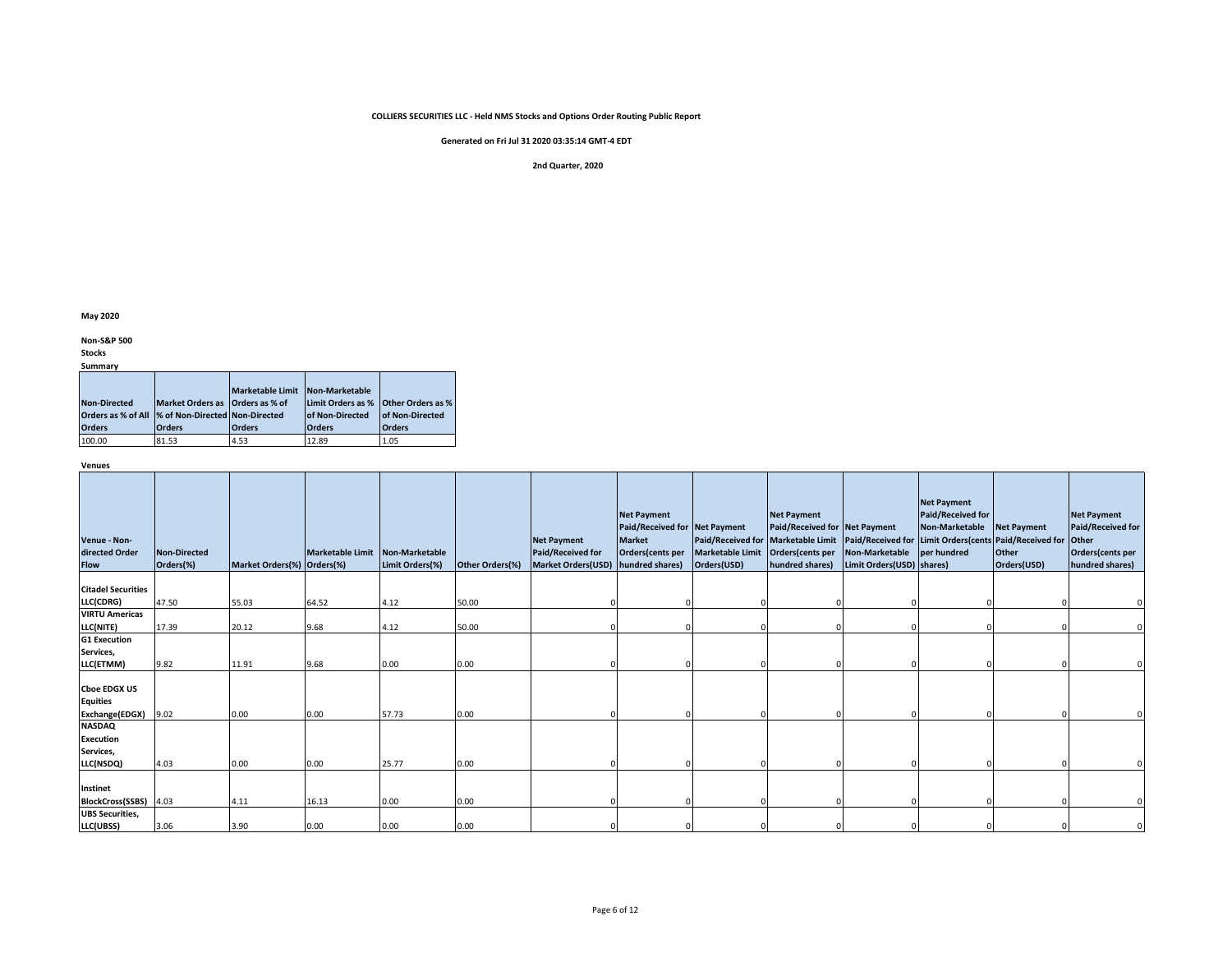# **Generated on Fri Jul 31 2020 03:35:14 GMT-4 EDT**

|  |  |  | 2nd Quarter, 2020 |  |
|--|--|--|-------------------|--|
|--|--|--|-------------------|--|

| <b>Two Sigma</b>      |      |      |      |      |      |  |  |  |  |
|-----------------------|------|------|------|------|------|--|--|--|--|
| Securities,           |      |      |      |      |      |  |  |  |  |
| LLC(SOHO)             | 2.58 | 3.29 | 0.00 | 0.00 | 0.00 |  |  |  |  |
| <b>JANE STREET</b>    |      |      |      |      |      |  |  |  |  |
| CAPITAL,              |      |      |      |      |      |  |  |  |  |
| LLC(JNST)             | 1.45 | 1.64 | 0.00 | 1.03 | 0.00 |  |  |  |  |
| <b>New York Stock</b> |      |      |      |      |      |  |  |  |  |
| <b>Exchange(NYSE)</b> | 0.97 | 0.00 | 0.00 | 6.19 | 0.00 |  |  |  |  |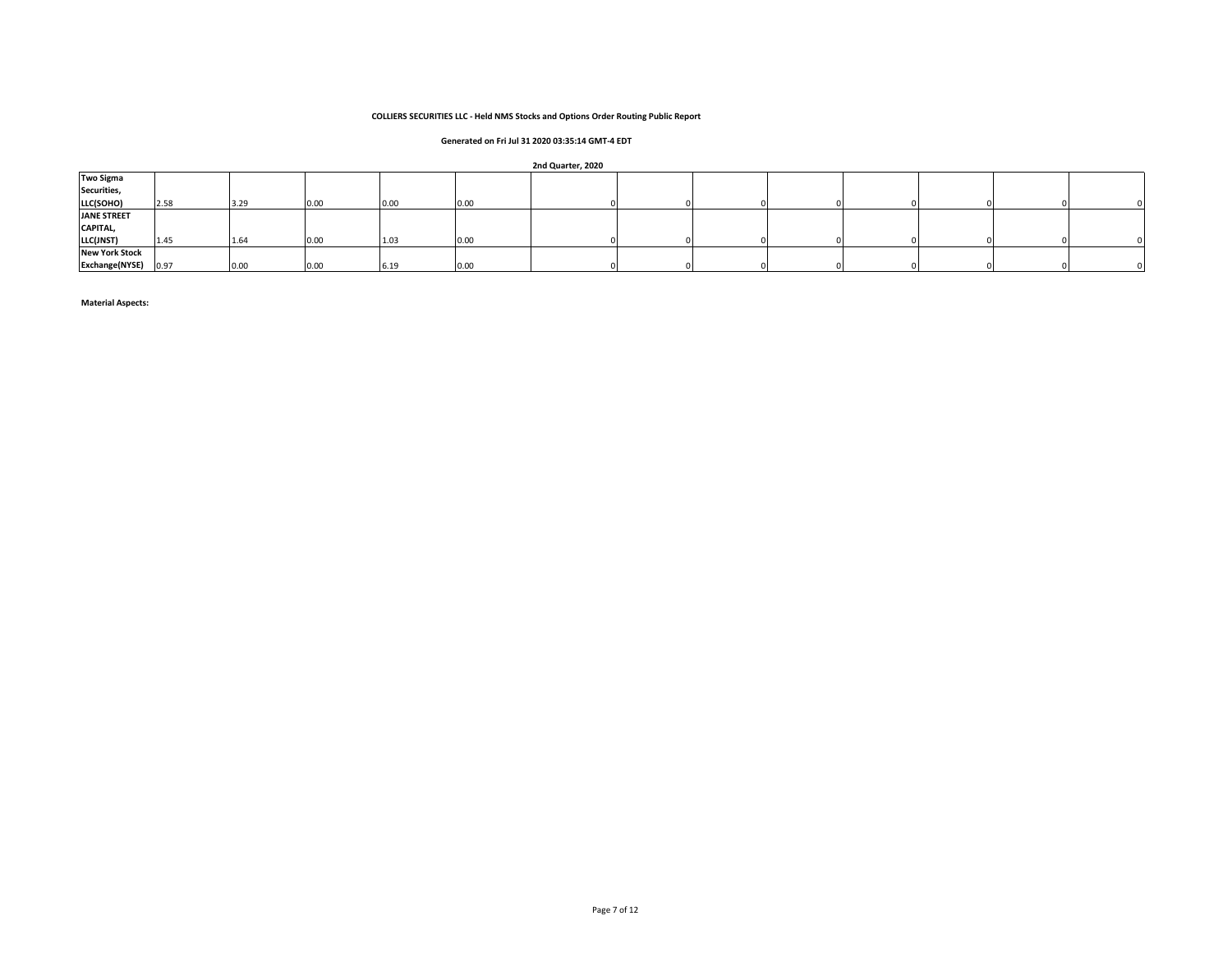# **Generated on Fri Jul 31 2020 03:35:14 GMT-4 EDT**

#### **2nd Quarter, 2020**

#### **May 2020**

# **Option Contracts**

**Summary**

|                     |                                                    | <b>Marketable Limit</b> | Non-Marketable                      |                  |
|---------------------|----------------------------------------------------|-------------------------|-------------------------------------|------------------|
| <b>Non-Directed</b> | Market Orders as Orders as % of                    |                         | Limit Orders as % Other Orders as % |                  |
|                     | Orders as % of All  % of Non-Directed Non-Directed |                         | <b>of Non-Directed</b>              | lof Non-Directed |
| <b>Orders</b>       | <b>Orders</b>                                      | <b>Orders</b>           | <b>Orders</b>                       | <b>Orders</b>    |
| 100.00              | 48.87                                              | 4.24                    | 46.89                               | 0.00             |

**Venues**

| Venue - Non-<br>directed Order<br><b>Flow</b> | Non-Directed<br>Orders(%) | Market Orders(%) Orders(%) | <b>Marketable Limit</b> | Non-Marketable<br>Limit Orders(%) | Other Orders(%) | <b>Net Payment</b><br>Paid/Received for<br><b>Market Orders(USD)</b> | <b>Net Payment</b><br>Paid/Received for Net Payment<br><b>Market</b><br>Orders(cents per<br>hundred shares) | <b>Marketable Limit</b><br>Orders(USD) | Net Payment<br>Paid/Received for Net Payment<br>Paid/Received for Marketable Limit Paid/Received for Limit Orders (cents Paid/Received for Other<br>Orders(cents per<br>hundred shares) | Non-Marketable<br>Limit Orders(USD) shares) | <b>Net Payment</b><br><b>Paid/Received for</b><br>Non-Marketable<br>per hundred | Net Payment<br>Other<br>Orders(USD) | <b>Net Payment</b><br><b>Paid/Received for</b><br>Orders(cents per<br>hundred shares) |
|-----------------------------------------------|---------------------------|----------------------------|-------------------------|-----------------------------------|-----------------|----------------------------------------------------------------------|-------------------------------------------------------------------------------------------------------------|----------------------------------------|-----------------------------------------------------------------------------------------------------------------------------------------------------------------------------------------|---------------------------------------------|---------------------------------------------------------------------------------|-------------------------------------|---------------------------------------------------------------------------------------|
|                                               |                           |                            |                         |                                   |                 |                                                                      |                                                                                                             |                                        |                                                                                                                                                                                         |                                             |                                                                                 |                                     |                                                                                       |
| <b>Citadel Securities</b><br>LLC(CDRG)        | 36.83                     | 34.68                      | 33.33                   | 39.39                             | 0.00            |                                                                      |                                                                                                             |                                        |                                                                                                                                                                                         |                                             |                                                                                 |                                     |                                                                                       |
| Susquehanna                                   |                           |                            |                         |                                   |                 |                                                                      |                                                                                                             |                                        |                                                                                                                                                                                         |                                             |                                                                                 |                                     |                                                                                       |
| Capital                                       |                           |                            |                         |                                   |                 |                                                                      |                                                                                                             |                                        |                                                                                                                                                                                         |                                             |                                                                                 |                                     |                                                                                       |
| Group(SUSQ)                                   | 24.65                     | 42.20                      | 46.67                   | 4.24                              | 0.00            |                                                                      |                                                                                                             |                                        |                                                                                                                                                                                         |                                             |                                                                                 |                                     |                                                                                       |
| Wolverine<br><b>Execution Services</b>        |                           |                            |                         |                                   |                 |                                                                      |                                                                                                             |                                        |                                                                                                                                                                                         |                                             |                                                                                 |                                     |                                                                                       |
| LLC(WEXX)<br><b>Dash Financial</b>            | 11.90                     | 1.73                       | 0.00                    | 23.64                             | 0.00            |                                                                      |                                                                                                             |                                        |                                                                                                                                                                                         |                                             |                                                                                 |                                     |                                                                                       |
| <b>Technologies</b><br>LLC(DASH)              | 10.76                     | 9.25                       | 6.67                    | 12.73                             | 0.00            |                                                                      |                                                                                                             |                                        |                                                                                                                                                                                         |                                             |                                                                                 |                                     |                                                                                       |
| <b>Citigroup Global</b>                       |                           |                            |                         |                                   |                 |                                                                      |                                                                                                             |                                        |                                                                                                                                                                                         |                                             |                                                                                 |                                     |                                                                                       |
| Markets,<br>Inc.(KEXP)                        | 8.50                      | 6.94                       | 0.00                    | 10.91                             | 0.00            |                                                                      |                                                                                                             |                                        |                                                                                                                                                                                         |                                             |                                                                                 |                                     |                                                                                       |
| <b>Morgan Stanley &amp;</b>                   |                           |                            |                         |                                   |                 |                                                                      |                                                                                                             |                                        |                                                                                                                                                                                         |                                             |                                                                                 |                                     |                                                                                       |
| Company<br>LLC(MSCO)                          | 7.37                      | 5.20                       | 13.33                   | 9.09                              | 0.00            |                                                                      |                                                                                                             |                                        |                                                                                                                                                                                         |                                             |                                                                                 |                                     |                                                                                       |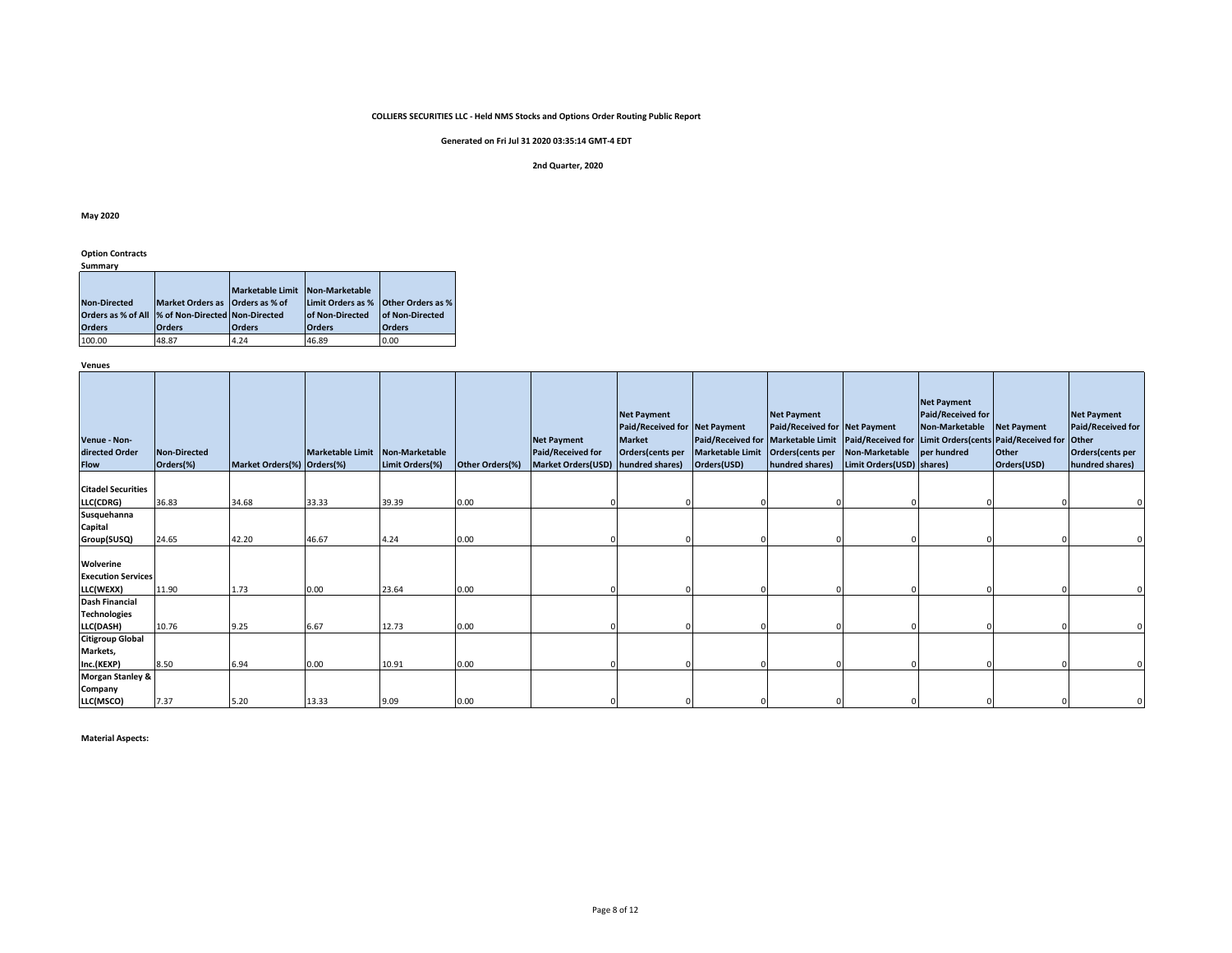# **Generated on Fri Jul 31 2020 03:35:14 GMT-4 EDT**

#### **2nd Quarter, 2020**

**June 2020**

**S&P 500 Stocks**

| Summary                                            |                                 |                         |                                            |                 |
|----------------------------------------------------|---------------------------------|-------------------------|--------------------------------------------|-----------------|
|                                                    |                                 |                         |                                            |                 |
|                                                    |                                 | <b>Marketable Limit</b> | Non-Marketable                             |                 |
| <b>Non-Directed</b>                                | Market Orders as Orders as % of |                         | <b>Limit Orders as % Other Orders as %</b> |                 |
| Orders as % of All  % of Non-Directed Non-Directed |                                 |                         | <b>of Non-Directed</b>                     | of Non-Directed |
| <b>Orders</b>                                      | <b>Orders</b>                   | <b>Orders</b>           | <b>Orders</b>                              | <b>Orders</b>   |
| 100.00                                             | 80.87                           | 1.45                    | 17.68                                      | 0.00            |

100.00 80.87 1.45 17.68 0.00

**Venues**

| Venue - Non-<br>directed Order<br><b>Flow</b>            | <b>Non-Directed</b><br>Orders(%) | Market Orders(%) Orders(%) | Marketable Limit Non-Marketable | Limit Orders(%) | Other Orders(%) | <b>Net Payment</b><br><b>Paid/Received for</b><br>Market Orders(USD) hundred shares) | <b>Net Payment</b><br>Paid/Received for Net Payment<br><b>Market</b><br>Orders(cents per | <b>Paid/Received for</b><br><b>Marketable Limit</b><br>Orders(USD) | <b>Net Payment</b><br>Paid/Received for Net Payment<br><b>Marketable Limit</b><br>Orders(cents per<br>hundred shares) | <b>Non-Marketable</b><br>Limit Orders(USD) shares) | <b>Net Payment</b><br><b>Paid/Received for</b><br>Non-Marketable<br>per hundred | <b>Net Payment</b><br>Paid/Received for Limit Orders (cents Paid/Received for<br>Other<br>Orders(USD) | <b>Net Payment</b><br>Paid/Received for<br><b>Other</b><br>Orders(cents per<br>hundred shares) |
|----------------------------------------------------------|----------------------------------|----------------------------|---------------------------------|-----------------|-----------------|--------------------------------------------------------------------------------------|------------------------------------------------------------------------------------------|--------------------------------------------------------------------|-----------------------------------------------------------------------------------------------------------------------|----------------------------------------------------|---------------------------------------------------------------------------------|-------------------------------------------------------------------------------------------------------|------------------------------------------------------------------------------------------------|
| <b>Citadel Securities</b>                                |                                  |                            |                                 |                 |                 |                                                                                      |                                                                                          |                                                                    |                                                                                                                       |                                                    |                                                                                 |                                                                                                       |                                                                                                |
| LLC(CDRG)                                                | 46.80                            | 50.00                      | 53.33                           | 35.24           | 0.00            |                                                                                      |                                                                                          |                                                                    |                                                                                                                       |                                                    |                                                                                 |                                                                                                       |                                                                                                |
| <b>VIRTU Americas</b><br>LLC(NITE)                       | 31.74                            | 35.28                      | 33.33                           | 19.20           | 0.00            |                                                                                      |                                                                                          |                                                                    |                                                                                                                       |                                                    |                                                                                 |                                                                                                       |                                                                                                |
| <b>G1 Execution</b>                                      |                                  |                            |                                 |                 |                 |                                                                                      |                                                                                          |                                                                    |                                                                                                                       |                                                    |                                                                                 |                                                                                                       |                                                                                                |
| Services,                                                |                                  |                            |                                 |                 |                 |                                                                                      |                                                                                          |                                                                    |                                                                                                                       |                                                    |                                                                                 |                                                                                                       |                                                                                                |
| LLC(ETMM)                                                | 4.27                             | 4.80                       | 0.00                            | 2.58            | 0.00            |                                                                                      |                                                                                          |                                                                    |                                                                                                                       |                                                    |                                                                                 | $\Omega$                                                                                              |                                                                                                |
| <b>JANE STREET</b>                                       |                                  |                            |                                 |                 |                 |                                                                                      |                                                                                          |                                                                    |                                                                                                                       |                                                    |                                                                                 |                                                                                                       |                                                                                                |
| CAPITAL,                                                 |                                  |                            |                                 |                 |                 |                                                                                      |                                                                                          |                                                                    |                                                                                                                       |                                                    |                                                                                 |                                                                                                       |                                                                                                |
| LLC(JNST)<br><b>NASDAQ</b>                               | 3.58                             | 3.50                       | 6.67                            | 3.72            | 0.00            |                                                                                      |                                                                                          |                                                                    |                                                                                                                       |                                                    |                                                                                 |                                                                                                       |                                                                                                |
| <b>Execution</b>                                         |                                  |                            |                                 |                 |                 |                                                                                      |                                                                                          |                                                                    |                                                                                                                       |                                                    |                                                                                 |                                                                                                       |                                                                                                |
| Services,                                                |                                  |                            |                                 |                 |                 |                                                                                      |                                                                                          |                                                                    |                                                                                                                       |                                                    |                                                                                 |                                                                                                       |                                                                                                |
| LLC(NSDQ)                                                | 3.45                             | 0.00                       | 0.00                            | 15.76           | 0.00            |                                                                                      |                                                                                          |                                                                    |                                                                                                                       |                                                    |                                                                                 |                                                                                                       |                                                                                                |
| <b>New York Stock</b>                                    |                                  |                            |                                 |                 |                 |                                                                                      |                                                                                          |                                                                    |                                                                                                                       |                                                    |                                                                                 |                                                                                                       |                                                                                                |
| Exchange(NYSE)                                           | 3.26                             | 0.00                       | 0.00                            | 14.90           | 0.00            |                                                                                      |                                                                                          |                                                                    |                                                                                                                       |                                                    |                                                                                 |                                                                                                       | $\Omega$                                                                                       |
| <b>Two Sigma</b>                                         |                                  |                            |                                 |                 |                 |                                                                                      |                                                                                          |                                                                    |                                                                                                                       |                                                    |                                                                                 |                                                                                                       |                                                                                                |
| Securities,                                              |                                  |                            |                                 |                 |                 |                                                                                      |                                                                                          |                                                                    |                                                                                                                       |                                                    |                                                                                 |                                                                                                       |                                                                                                |
| LLC(SOHO)                                                | 2.70                             | 3.09                       | 6.67                            | 1.15            | 0.00            |                                                                                      |                                                                                          |                                                                    |                                                                                                                       |                                                    |                                                                                 |                                                                                                       |                                                                                                |
| <b>UBS Securities,</b>                                   |                                  |                            |                                 |                 |                 |                                                                                      |                                                                                          |                                                                    |                                                                                                                       |                                                    |                                                                                 |                                                                                                       |                                                                                                |
| LLC(UBSS)                                                | 2.57                             | 2.85                       | 0.00                            | 1.72            | 0.00            |                                                                                      |                                                                                          |                                                                    |                                                                                                                       |                                                    |                                                                                 |                                                                                                       | $\Omega$                                                                                       |
| <b>Choe EDGX US</b><br><b>Equities</b><br>Exchange(EDGX) | 1.07                             | 0.00                       | 0.00                            | 4.87            | 0.00            |                                                                                      |                                                                                          |                                                                    |                                                                                                                       |                                                    |                                                                                 |                                                                                                       |                                                                                                |
|                                                          |                                  |                            |                                 |                 |                 |                                                                                      |                                                                                          |                                                                    |                                                                                                                       |                                                    |                                                                                 |                                                                                                       |                                                                                                |
| Instinet<br>BlockCross(SSBS) 0.38                        |                                  | 0.49                       | 0.00                            | 0.00            | 0.00            |                                                                                      |                                                                                          |                                                                    |                                                                                                                       |                                                    |                                                                                 |                                                                                                       |                                                                                                |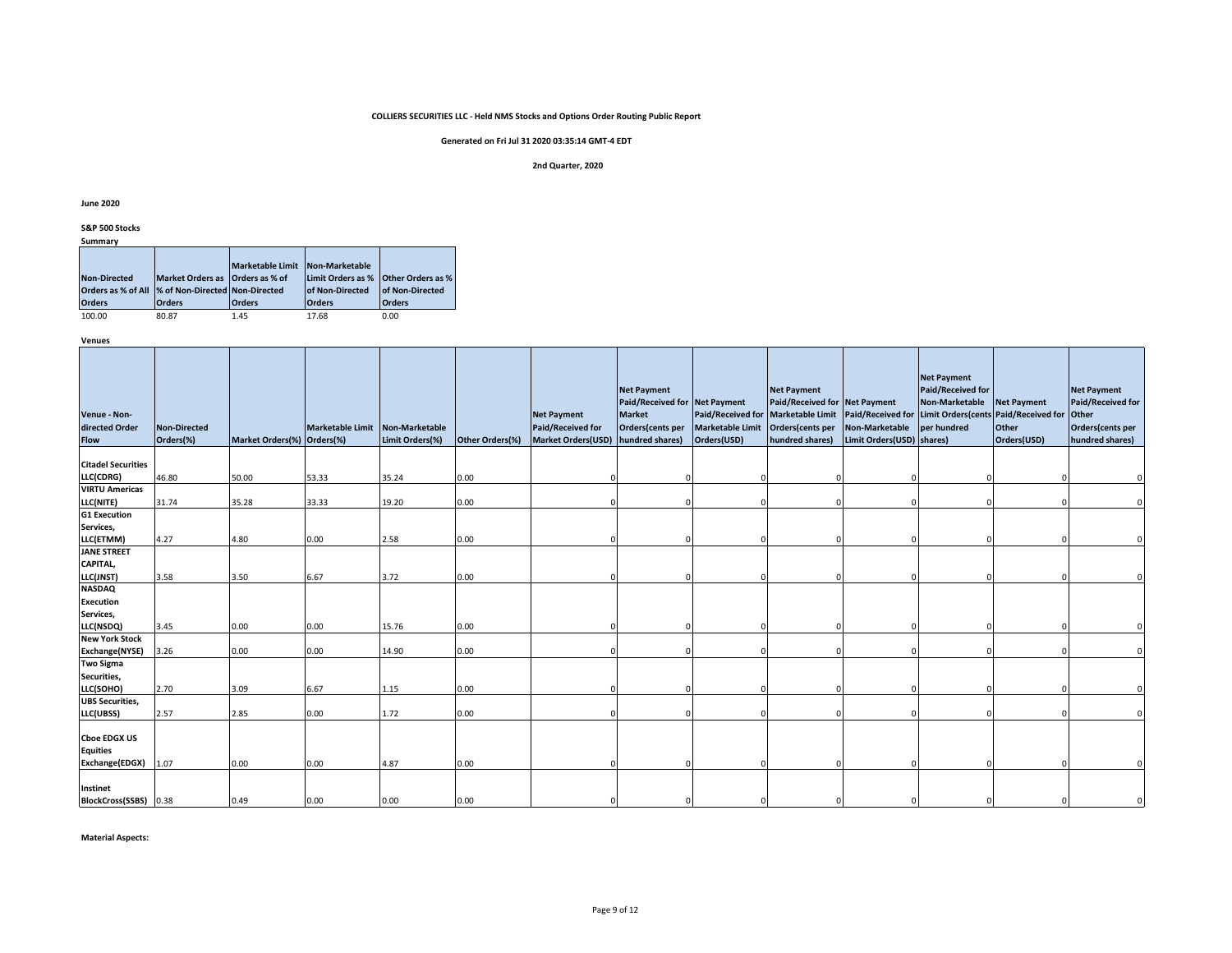**Generated on Fri Jul 31 2020 03:35:14 GMT-4 EDT**

#### **2nd Quarter, 2020**

**June 2020**

**Non-S&P 500** 

**Stocks**

| Summary |
|---------|
|---------|

|                                                    |                                 | <b>Marketable Limit</b> | Non-Marketable         |                          |
|----------------------------------------------------|---------------------------------|-------------------------|------------------------|--------------------------|
| <b>Non-Directed</b>                                | Market Orders as Orders as % of |                         | Limit Orders as %      | <b>Other Orders as %</b> |
| Orders as % of All  % of Non-Directed Non-Directed |                                 |                         | <b>of Non-Directed</b> | <b>of Non-Directed</b>   |
| <b>Orders</b>                                      | <b>Orders</b>                   | <b>Orders</b>           | <b>Orders</b>          | <b>Orders</b>            |
| 100.00                                             | 74.41                           | 5.52                    | 18.73                  | 1.34                     |

**Venues**

| Venue - Non-<br>directed Order<br><b>Flow</b>               | <b>Non-Directed</b><br>Orders(%) | Market Orders(%) Orders(%) | Marketable Limit Non-Marketable | Limit Orders(%) | Other Orders(%) | <b>Net Payment</b><br>Paid/Received for<br>Market Orders(USD) hundred shares) | <b>Net Payment</b><br>Paid/Received for Net Payment<br><b>Market</b><br>Orders(cents per | <b>Marketable Limit</b><br>Orders(USD) | <b>Net Payment</b><br>Paid/Received for Net Payment<br>Paid/Received for Marketable Limit   Paid/Received for   Limit Orders(cents   Paid/Received for   Other<br>Orders(cents per<br>hundred shares) | Non-Marketable<br>Limit Orders(USD) shares) | <b>Net Payment</b><br><b>Paid/Received for</b><br>Non-Marketable<br>per hundred | <b>Net Payment</b><br><b>Other</b><br>Orders(USD) | <b>Net Payment</b><br><b>Paid/Received for</b><br>Orders(cents per<br>hundred shares) |
|-------------------------------------------------------------|----------------------------------|----------------------------|---------------------------------|-----------------|-----------------|-------------------------------------------------------------------------------|------------------------------------------------------------------------------------------|----------------------------------------|-------------------------------------------------------------------------------------------------------------------------------------------------------------------------------------------------------|---------------------------------------------|---------------------------------------------------------------------------------|---------------------------------------------------|---------------------------------------------------------------------------------------|
| <b>Citadel Securities</b>                                   |                                  |                            |                                 |                 |                 |                                                                               |                                                                                          |                                        |                                                                                                                                                                                                       |                                             |                                                                                 |                                                   |                                                                                       |
| LLC(CDRG)                                                   | 36.87                            | 46.72                      | 35.00                           | 16.13           | 0.00            |                                                                               |                                                                                          |                                        |                                                                                                                                                                                                       |                                             |                                                                                 |                                                   |                                                                                       |
| <b>VIRTU Americas</b>                                       |                                  |                            |                                 |                 |                 |                                                                               |                                                                                          |                                        |                                                                                                                                                                                                       |                                             |                                                                                 |                                                   |                                                                                       |
| LLC(NITE)                                                   | 26.79                            | 33.76                      | 37.50                           | 7.53            | 100.00          |                                                                               |                                                                                          |                                        |                                                                                                                                                                                                       |                                             |                                                                                 |                                                   |                                                                                       |
| <b>Choe EDGX US</b><br><b>Equities</b><br>Exchange(EDGX)    | 9.03                             | 0.00                       | 0.00                            | 30.82           | 0.00            |                                                                               |                                                                                          |                                        |                                                                                                                                                                                                       |                                             |                                                                                 | $\Omega$                                          |                                                                                       |
| <b>NASDAQ</b><br><b>Execution</b><br>Services,<br>LLC(NSDQ) | 6.30                             | 0.00                       | 0.00                            | 21.51           | 0.00            |                                                                               |                                                                                          |                                        |                                                                                                                                                                                                       |                                             |                                                                                 |                                                   |                                                                                       |
| <b>G1 Execution</b><br>Services,                            |                                  |                            |                                 |                 |                 |                                                                               |                                                                                          |                                        |                                                                                                                                                                                                       |                                             |                                                                                 |                                                   |                                                                                       |
| LLC(ETMM)<br><b>New York Stock</b>                          | 4.41                             | 5.76                       | 5.00                            | 1.43            | 0.00            |                                                                               |                                                                                          |                                        |                                                                                                                                                                                                       |                                             |                                                                                 |                                                   |                                                                                       |
| Exchange(NYSE)                                              | 3.68                             | 0.00                       | 0.00                            | 12.54           | 0.00            |                                                                               |                                                                                          |                                        |                                                                                                                                                                                                       |                                             |                                                                                 |                                                   |                                                                                       |
| Instinet<br>BlockCross(SSBS) 3.36                           |                                  | 3.68                       | 17.50                           | 0.72            | 0.00            |                                                                               |                                                                                          |                                        |                                                                                                                                                                                                       |                                             |                                                                                 |                                                   |                                                                                       |
| <b>JANE STREET</b><br>CAPITAL,                              |                                  |                            |                                 |                 |                 |                                                                               |                                                                                          |                                        |                                                                                                                                                                                                       |                                             |                                                                                 |                                                   |                                                                                       |
| LLC(JNST)                                                   | 2.94                             | 4.48                       | 0.00                            | 0.00            | 0.00            |                                                                               |                                                                                          |                                        |                                                                                                                                                                                                       |                                             |                                                                                 |                                                   |                                                                                       |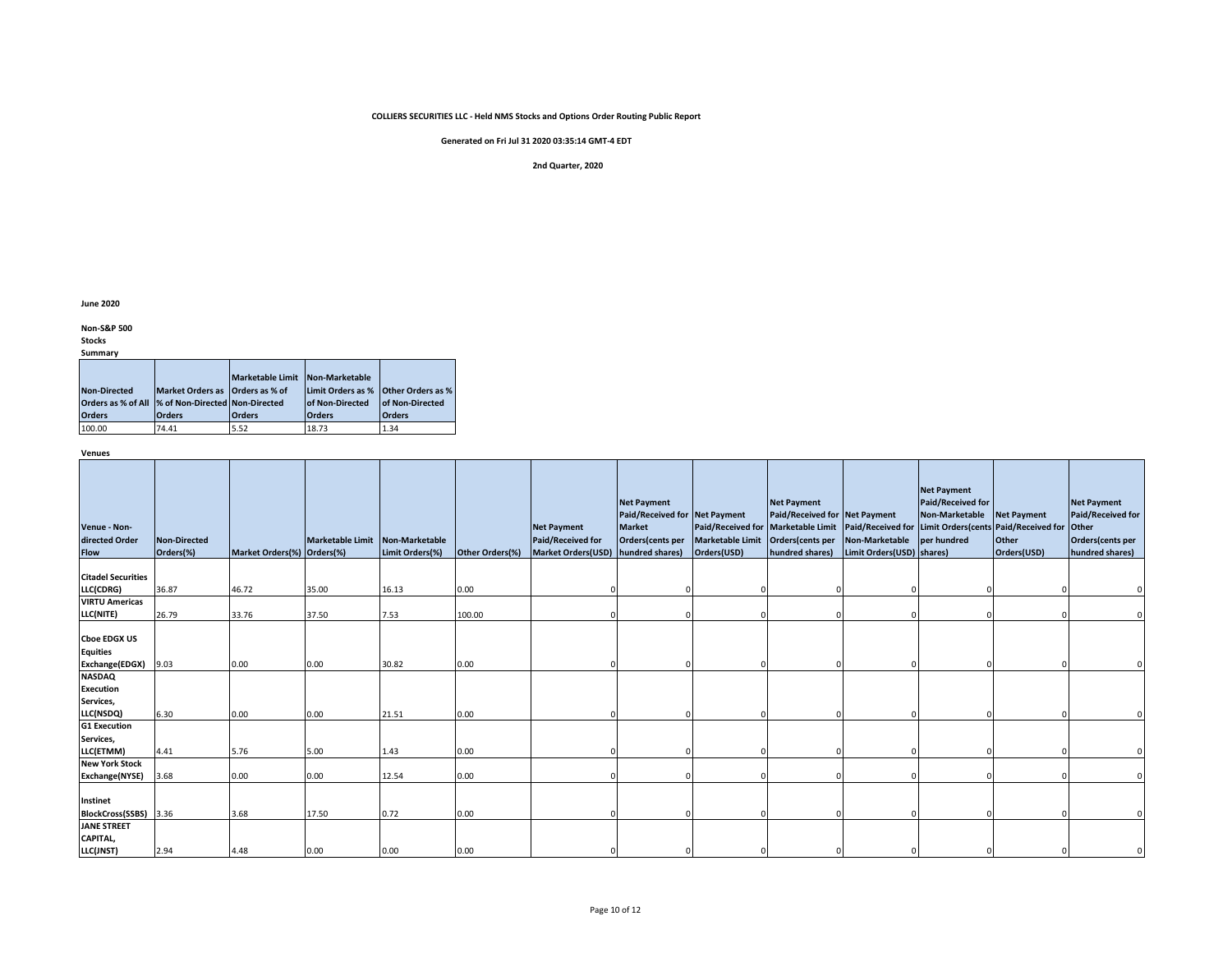# **Generated on Fri Jul 31 2020 03:35:14 GMT-4 EDT**

#### **2nd Quarter, 2020**

| <b>Two Sigma</b>   |      |      |      |      |             | . |  |  |  |  |
|--------------------|------|------|------|------|-------------|---|--|--|--|--|
| Securities,        |      |      |      |      |             |   |  |  |  |  |
| LLC(SOHO)          | 2.94 | 3.36 | 5.00 | 1.79 | TU.UL       |   |  |  |  |  |
| <b>Cboe BZX US</b> |      |      |      |      |             |   |  |  |  |  |
| <b>Equities</b>    |      |      |      |      |             |   |  |  |  |  |
| Exchange(ZBAT)     | 1.68 | 0.00 | 0.00 | 5.73 | <b>U.UU</b> |   |  |  |  |  |